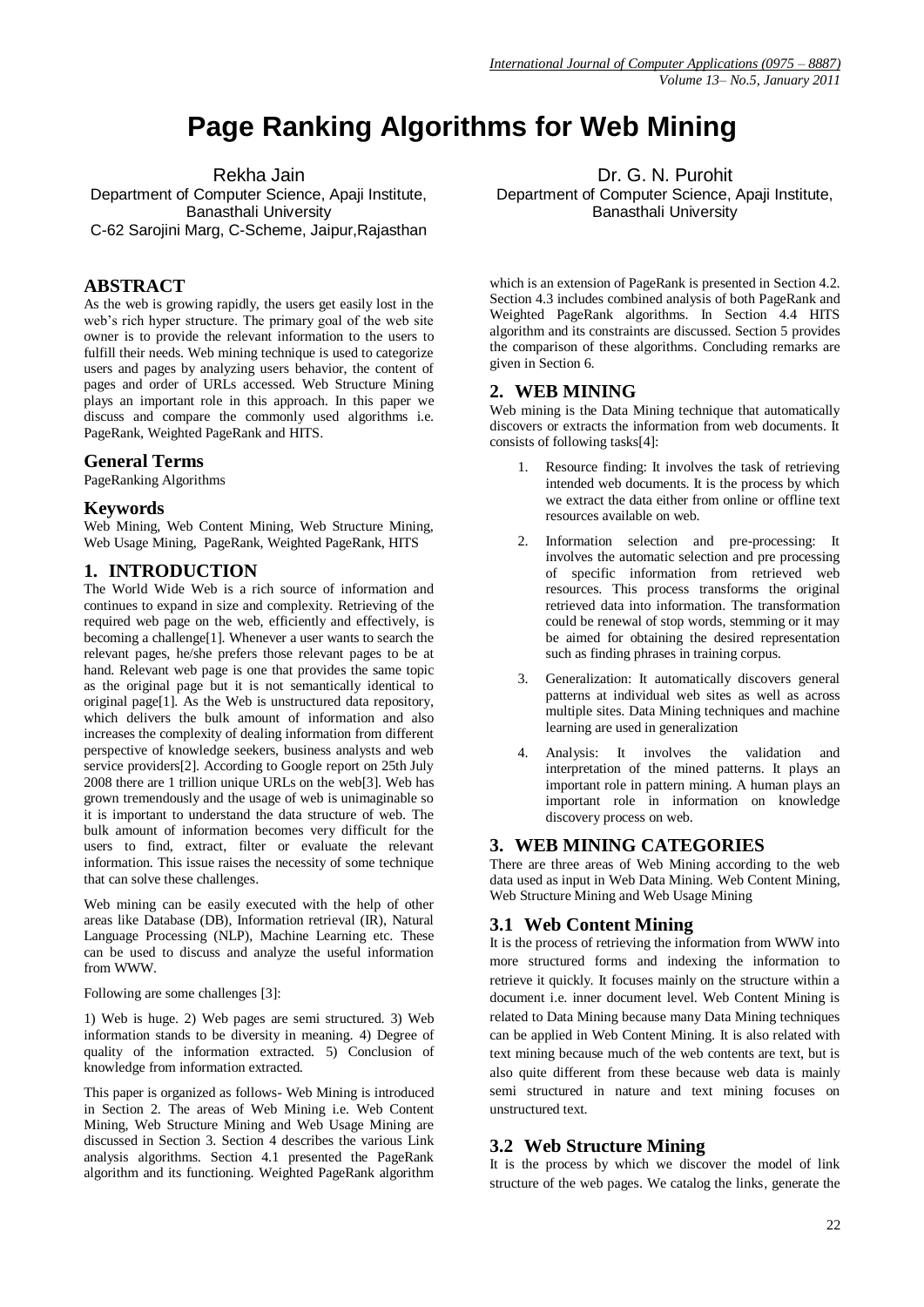information such as the similarity and relations among them by taking the advantage of hyperlink topology. PageRank and hyperlink analysis also fall in this category. The goal of Web Structure Mining is to generate structured summary about the website and web page. It tries to discover the link structure of hyper links at inter document level. As it is very common that the web documents contain links and they use both the real or primary data on the web so it can be concluded that Web Structure Mining has a relation with Web Content Mining. It is quite often to combine these two mining tasks in an application.

# **3.3 Web Usage Mining**

It is the process by which we identify the browsing patterns by analyzing the navigational behavior of user. It focuses on techniques that can be used to predict the user behavior while the user interacts with the web. It uses the secondary data on the web. This activity involves the automatic discovery of user access patterns from one or more web servers. Through this mining technique we can ascertain what users are looking for on Internet. Some might be looking for only technical data, where as some others might be interested in multimedia data. Table 1 gives an overview of above mining categories [4].

#### **TABLE 1: Web Mining Categories**

|                     | <b>Web Mining</b>              |                         |                         |                         |
|---------------------|--------------------------------|-------------------------|-------------------------|-------------------------|
|                     | <b>Web Content Mining</b>      |                         | Web<br><b>Structure</b> | <b>Web Usage Mining</b> |
|                     | IR view                        | <b>DB</b> View          | <b>Mining</b>           |                         |
| <b>View of Data</b> | -Unstructured                  | -Semi Structured        | -Link Structure         | -Interactivity          |
|                     | -Structured                    | -Web Site as DB         |                         |                         |
| <b>Main Data</b>    | - Text documents               | -Hypertext documents    | -Link Structure         | -Server Logs            |
|                     | -Hypertext documents           |                         |                         | -Browser Logs           |
| Representation      | -Bag of words, n-gram Terms,   | -Edge labeled Graph,    | -Graph                  | -Relational Table       |
|                     | -phrases, Concepts or ontology | -Relational             |                         | -Graph                  |
|                     | -Relational                    |                         |                         |                         |
| <b>Method</b>       | -Machine Learning              | -Proprietary algorithms | -Proprietary            | -Machine Learning       |
|                     | -Statistical (including NLP)   | -Association rules      | algorithms              | -Statistical            |
|                     |                                |                         |                         | -Association rules      |
| <b>Application</b>  | -Categorization                | -Finding frequent sub   | -Categorization         | -Site Construction      |
| <b>Categories</b>   | -Clustering                    | structures              | -Clustering             | -adaptation and         |
|                     | -Finding extract rules         | schema<br>-Web-<br>site |                         | management              |
|                     | -Finding patterns in text      | discovery               |                         | -Marketing,             |
|                     |                                |                         |                         | -User Modeling          |

# **4. LINK ANALYSIS ALGORITHMS**

Web Mining technique provides the additional information through hyperlinks where different documents are connected[2]. We can view the web as a directed labeled graph whose nodes are the documents or pages and edges are the hyperlinks between them. This directed graph structure is known as web graph.

There are number of algorithms proposed based on link analysis. Three important algorithms PageRank[5], Weighted PageRank[6] and HITS (Hyper-link Induced Topic Search)[7] are discussed below.

## **4.1 PageRank**

This algorithm was developed by Brin and Page at Stanford University which extends the idea of citation analysis[5]. In citation analysis the incoming links are treated as citations but this technique could not provide fruitful results because this gives some approximation of importance of page. So PageRank provides a better approach that can compute the importance of web page by simply counting the number of pages that are linking to it. These links are called as backlinks.

If a backlink comes from an important page than this link is given higher weightage than those which are coming from non-important pages. The link from one page to another is considered as a vote. Not only the number of votes that a page receives is important but the importance of pages that casts the vote is also important.

Page and Brin proposed a formula to calculate the PageRank of a page A as stated below-

 $PR(A) = (1-d)+d(PR(T1)/C(T1)+....+PR(Tn/C(Tn))$  ....(1)

here *PR(Ti)* is the PageRank of the Pages Ti which links to page A, *C(Ti)* is number of outlinks on page Ti and *d* is damping factor. It is used to stop other pages having too much influence. The total vote is "damped down" by multiplying it to 0.85.

The PageRank forms a probability distribution over the web pages so the sum of PageRanks of all web pages will be one. The PageRank of a page can be calculated without knowing the final value of PageRank of other pages. It is an iterative algorithm which follows the principle of normalized link matrix of web. PageRank of a page depends on the number of pages pointing to a page.

## **4.2 Weighted Page Rank**

This algorithm was proposed by Wenpu Xing and Ali Ghorbani which is an extension of PageRank algorithm[7]. This Algorithm assigns rank values to pages according to their importance rather than dividing it evenly. The importance is assigned in terms of weight values to incoming and outgoing links.

This is denoted as  $\boldsymbol{W}^{in}_{(i)}$  $\sum_{(m,n)}^{in}$  and  $\mathbf{W}^{out}_{(m)}$  $^{out}_{(m,n)}$  respectively.  $\boldsymbol{W}$ <sup>*in*</sup>  $\sum_{(m,n)}^{in}$  is the weight of link(m,n) as given in (2). It is calculated on the basis of number of incoming links to page n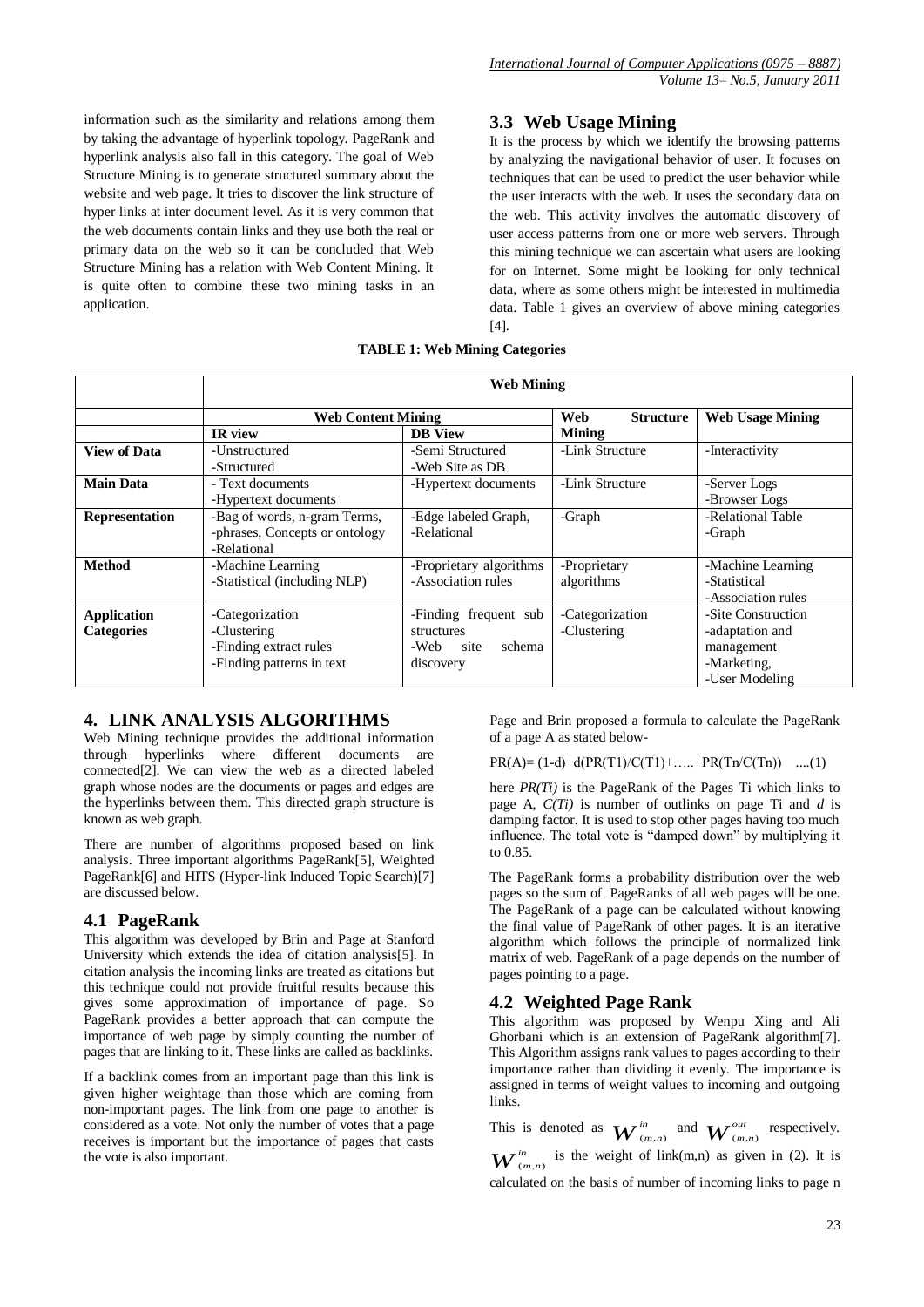and the number of incoming links to all reference pages of page m.

$$
\boldsymbol{W}_{(m,n)}^{in} = \frac{\boldsymbol{I}_n}{\sum_{p \in \mathcal{R}(m)} \boldsymbol{I}_p} \qquad \qquad \dots (2)
$$

 $I_n$  is number of incoming links of page n,  $I_p$  is number of incoming links of page  $p$ ,  $R(m)$  is the reference page list of page m.

 $\boldsymbol{W}$ <sup>out</sup> (*m*,*n*) is the weight of link(m,n)as given in (3). It is calculated on the basis of the number of outgoing links of page n and the number of outgoing links of all the reference pages of page m.

$$
W_{(m,n)}^{out} = \frac{O_n}{\sum_{p \in R(m)} O_p}
$$
...(3)

 $O_n$  is number of outgoing links of page n,  $O_p$  is number of outgoing links of page p,

Then the weighted PageRank is given by formula in (4)

$$
WPR(n) = (1 - d) + d \sum_{m \in B(n)} WPR(m)W_{(m,n)}^{in}W_{(m,n)}^{out}
$$
...(4)

#### *4.2.1 PageRank VS Weighted PageRank*

In order to compare the WPR with the PageRank, the resultant pages of a query are categorized into four categories based on their relevancy to the given query.[8] They are

- 1. Very Relevant Pages (VR): These are the pages that contain very important information related to a given query.
- 2. Relevant Pages (R): These Pages are relevant but not having important information about a given query.
- 3. Weakly Relevant Pages (WR): These Pages may have the query keywords but they do not have the relevant information.
- 4. Irrelevant Pages (IR): These Pages are not having any relevant information and query keywords.

The PageRank and WPR algorithms both provide ranked pages in the sorting order to users based on the given query. So, in the resultant list, the number of relevant pages and their order are very important for users. Relevance Rule is used to calculate the relevancy value of each page in the list of pages. That makes WPR different from PageRank.

Relevancy Rule: The Relevancy Rule is as given in (5). The Relevancy of a page to a given query depends on its category and its position in the page-list. The larger the relevancy value, the better is the result.

$$
k = \sum_{i \in R(p)} (n - i)^* W_i
$$
...(5)

where *i* denotes the i<sup>th</sup> page in the result page-list  $R(p)$ , *n* represents the first n pages chosen from the list R(p), and *W<sup>i</sup>* is the weight of  $i<sup>th</sup>$  page as given in (6).

$$
W_i = (v1, v2, v3, v4) \qquad ...(6)
$$

where *v1, v2, v3* and *v4* are the values assigned to a page if the page is VR, R, WR and IR respectively. The values are always v1>v2>v3>v4. Experimental studies shows that WPR produces larger relevancy values than the PageRank.

## **4.3 HITS (Hyper-link Induced Topic Search)**

Klienberg gives two forms of web pages called as hubs and authorities. Hubs are the pages that act as resource lists. Authorities are pages having important contents. A good hub page is a page which is pointing to many authoritative pages on that content and a good authority page is a page which is pointed by many good hub pages on the same content. A page may be a good hub and a good authority at the same time[8,9].

The HITS algorithm treats WWW as directed graph G(V,E), where V is a set of vertices representing pages and E is set of edges corresponds to link. Figure 1 shows the hubs and authorities in web [2].



**Figure 1: Hubs and Authorities**

It has two steps:

- 1. Sampling Step:- In this step a set of relevant pages for the given query are collected.
- 2. Iterative Step:- In this step Hubs and Authorities are found using the output of sampling step.

Following expressions (7,8) are used to calculate the weight of Hub  $(H_p)$  and the weight of Authority  $(A_p)$ .

$$
H_{p} = \sum_{q \in I(p)} A_{q}
$$
 ... (7)  

$$
A_{p} = \sum_{q \in B(p)} H_{q}
$$
 ... (8)

*here*  $H_q$  is Hub Score of a page,  $A_q$  is authority score of a page,  $I(p)$  is set of reference pages of page p and  $B(p)$  is set of referrer pages of page p,

the authority weight of a page is proportional to the sum of hub weights of pages that link to it. Similarly a hub of a page is proportional to the sum of authority weights of pages that it links to.

*4.3.1 Constraints with HITS algorithm* Following are some constraints of HITS algorithm[10]

Hubs and authorities: It is not easy to distinguish between hubs and authorities because many sites are hubs as well as authorities.